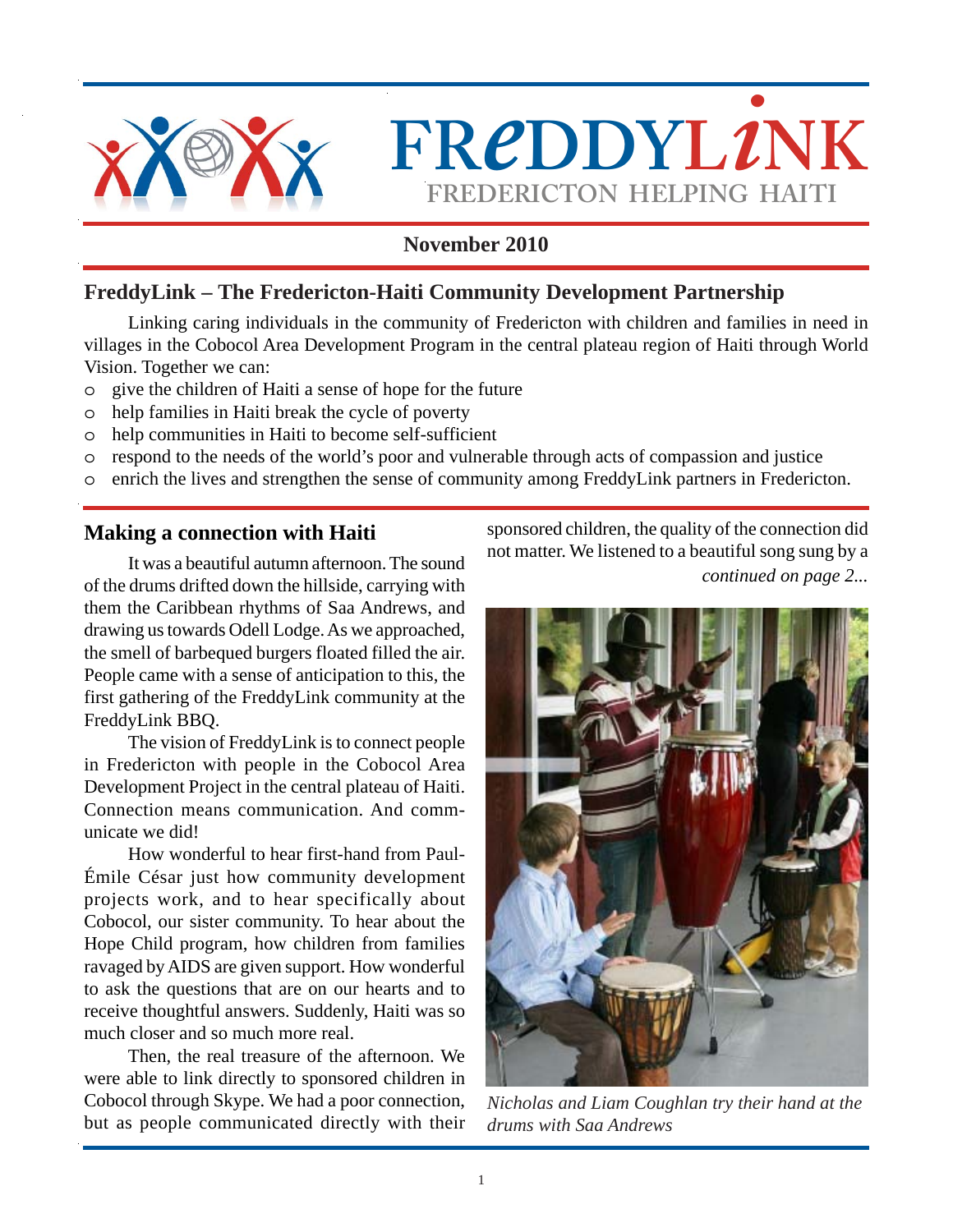#### *...continued from page 1*

little girl in Haiti. I did not understand a word, but it did not matter, it pierced my heart regardless. We heard a message from the manager of the Cobocol Area Development Project, and in that message we heard hope and thankfulness.

I come away from the experience deeply moved. Cobocol, which seemed so far away in distance, in culture, in language, and in conditions, now seems so much closer. Sponsored children changed from photos to voices and images. I come away from the experience knowing that Fredericton and Cobocol, which are so far in apart in so many ways, are now much closer thanks to FreddyLink.

# **What you told us about the BBQ**

I can't believe I got the opportunity to talk to my sponsor child through a Skype call today at the Freddylink BBQ. When I walked into the lodge and heard that we were going to be able to talk to people in Haiti, I never in a million years thought that we would get a chance to talk to the children. On top of that, I never thought that out of all the children in our community in Haiti would my boy be one of the many on the other end of the call. I remember asking Bernie if by any chance Kenama was there and also praying that by some miracle he was. As soon as I saw his face on that screen, everything around me stopped and all these emotions were running through me. Being able to see him, hear his voice and know that he is okay, I don't have words to describe how powerful and amazing it was. It hit me in that moment, how special it is to have a connection like this to these children. To know that we are making a difference one penny at a time. As I watched him wave and say goodbye the tears started running down my face. I remember saying over and over again "Thank you God, thank you for everything, you're so awesome!" Even from the other side of the world this young boy has changed my life."

~Taylor Newman, 16



*Taylor Newman talks to her sponsored child while Paul-Émile César of World Vision Haiti translates*

It was probably the best Sunday afternoon I have spent in awhile and hearing news directly from the field really put a face to all our efforts, I think the Skype connection was a perfect end to a great day.

~Dana Coughlan, Freddylink volunteer.

### **Did you know…**

- o World Vision has worked in Haiti for more than 30 years and assists over 300,000 people annually in 20 Area Development Programs in five regions of the country.
- o In agricultural areas in Haiti, 89% of people live with less than \$2 per day
- o Haiti has a very young population: 44% are less than 15 years old; 66% are less than 25 years old.
- o Haiti's most serious underlying social problem is the huge wealth gap between the impoverished Creole-speaking majority and the French-speaking minority, 1% of whom own nearly half the country's wealth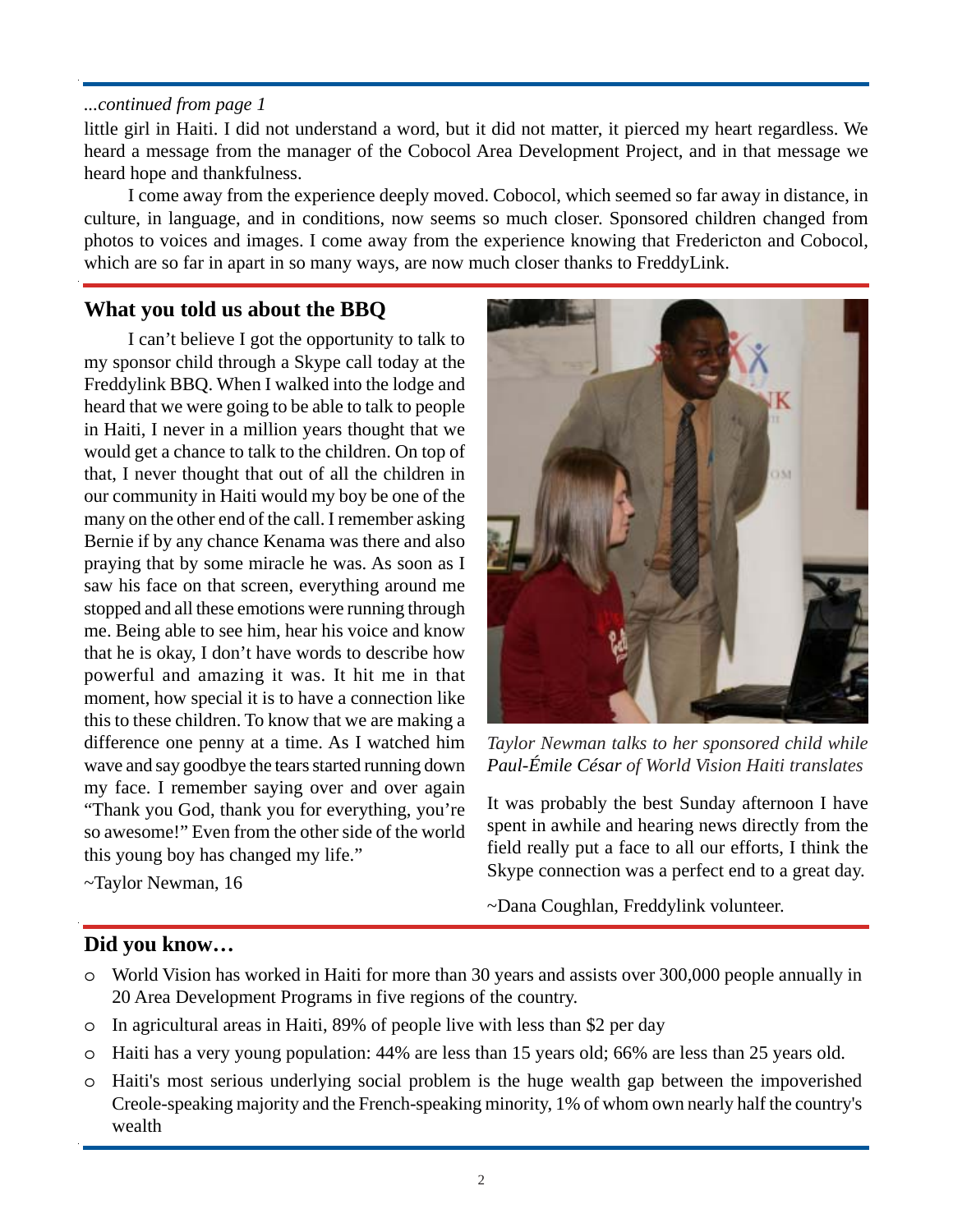## **Cobocol Area Development Project**

The Cobocol Area Development Project (ADP) is located in the central plateau of Haiti. The area lies in the mountains, but heavy deforestation has caused extensive soil erosion and leaves the community susceptible to landslides, flooding and scarcity of water.

The project has four main programs: Community Leadership and Organizational Reinforcement; Agriculture and Economic Development; Integrated Education; and Reduction of Vulnerability (which includes health, HIV/AIDS and disaster preparedness).

#### **Working Toward a Better Life**

Thanks to our sponsors, here are some accomplishments achieved last year:

- o 1,600 families were able to produce their own flour close to home, saving the time and money to transport millet for grinding in another town;
- o New harness units enabled farmers to plow their land more efficiently;
- o The irrigation system in one community was repaired, boosting agricultural production;
- o 63,000 fruit and forest tree saplings were distributed to farmers to diversify production, improve diets, boost income and reduce the effects of erosion;
- o 540 families participated in 24 savings/credit mutual groups where they received training as well as small loans to start or support incomegenerating activities; and



*Children receive immunizations at a clinic*

o Farmers involved in the market gardening initiative experienced a major increase in household income.

#### **Healthier Children, Happier Future**

Last year, sponsors' generosity helped us to:

- o Provide medical check-ups for 3,552 children with the help of the Ministry of Health;
- o Support 1,489 pregnant and lactating women with medical check-ups and supplementary food supplies;
- o Build a community water fountain to provide 500 families with access to clean water;
- o Respond to the threat of HIV by teaching 4,372 students, youth, community and religious leaders about HIV and AIDS; and
- o Train selected youth as peer educators, and support parents to take an active role in raising HIV awareness in children.

#### **Education Opens Doors**

Last year, the compassion of Canadian sponsors helped us to:

- o Provide access to primary and secondary school for more than 3,500 children by subsidizing school fees and the cost of uniforms and supplies;
- o Train 94 teachers and school directors in new teaching methodologies and school administration to improve the quality of education; and
- o Train 70 youth in sewing, tailoring and woodwork.

*Source: http://www.worldvision.ca/ADP/Haiti/ Cobocol/Pages/Updates.aspx*

*A goat farm*